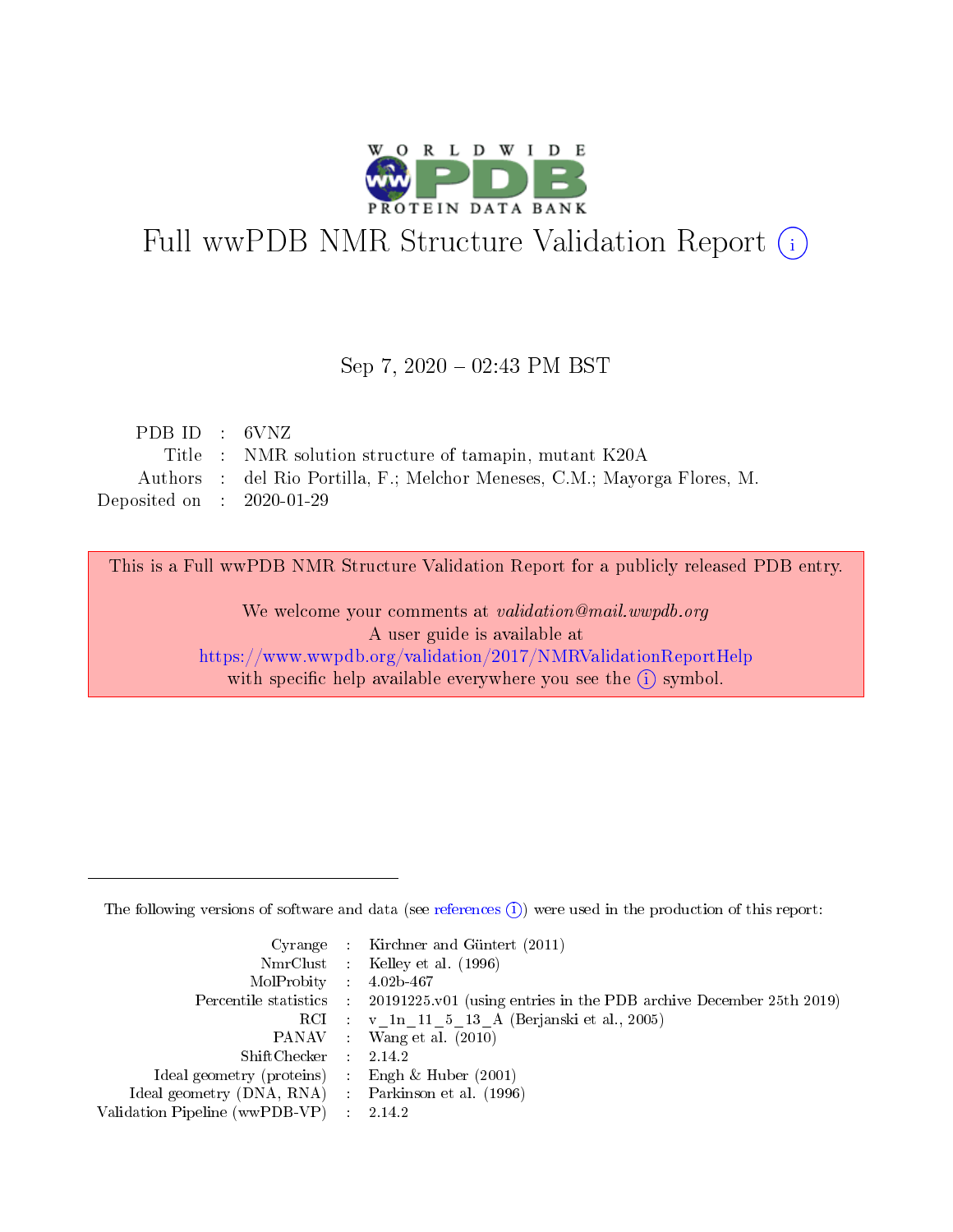# 1 [O](https://www.wwpdb.org/validation/2017/NMRValidationReportHelp#overall_quality)verall quality at a glance (i)

The following experimental techniques were used to determine the structure: SOLUTION NMR

The overall completeness of chemical shifts assignment is 47%.

Percentile scores (ranging between 0-100) for global validation metrics of the entry are shown in the following graphic. The table shows the number of entries on which the scores are based.



The table below summarises the geometric issues observed across the polymeric chains and their fit to the experimental data. The red, orange, yellow and green segments indicate the fraction of residues that contain outliers for  $>=3, 2, 1$  and 0 types of geometric quality criteria. A cyan segment indicates the fraction of residues that are not part of the well-defined cores, and a grey segment represents the fraction of residues that are not modelled. The numeric value for each fraction is indicated below the corresponding segment, with a dot representing fractions  $\epsilon = 5\%$ 

| <b>Mol</b> | ${\bf Chain}$ | Length | Quality of chain |     |     |
|------------|---------------|--------|------------------|-----|-----|
|            | . .           |        | 81%              | 10% | 10% |

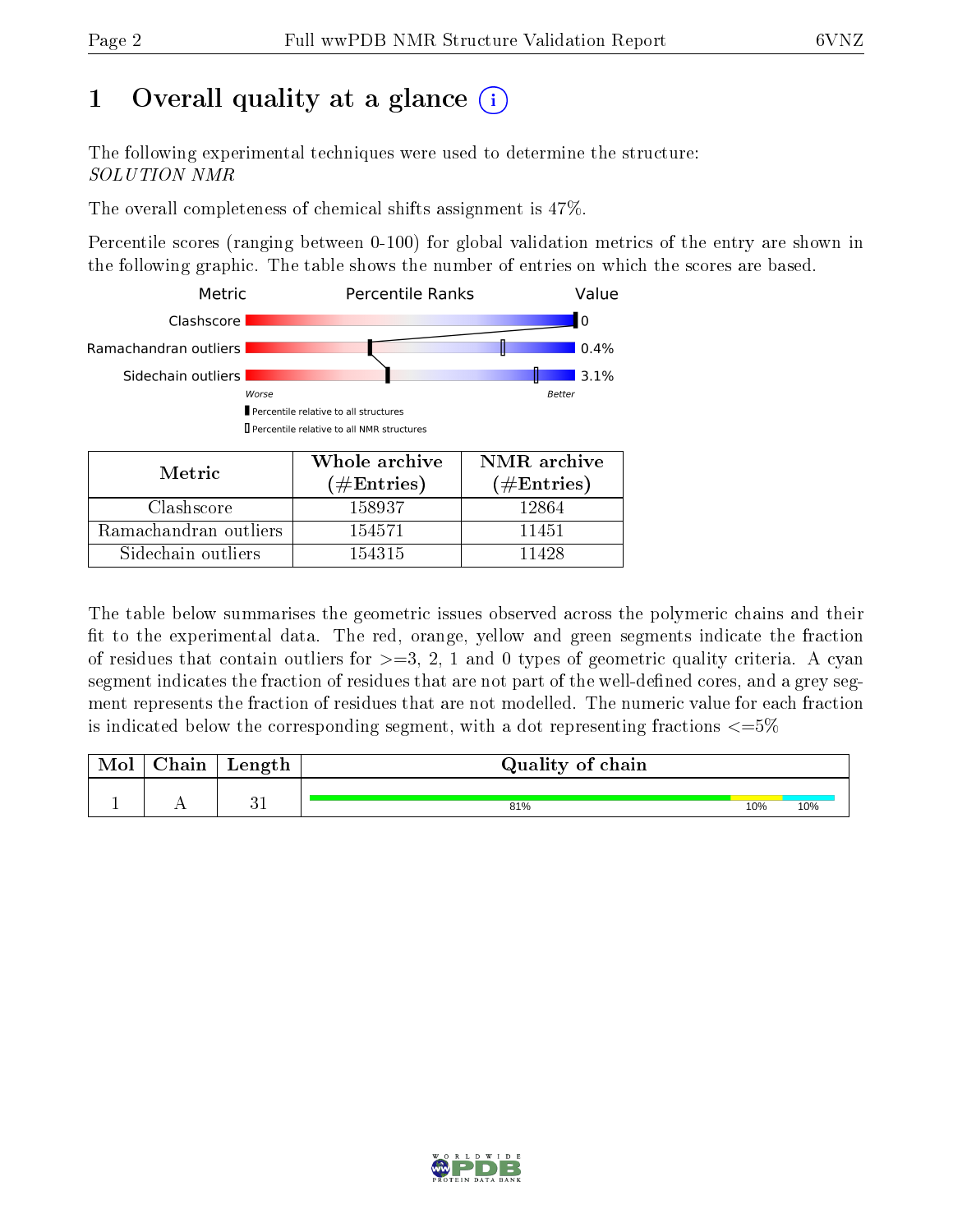# 2 Ensemble composition and analysis  $(i)$

This entry contains 20 models. Model 15 is the overall representative, medoid model (most similar to other models). The authors have identified model 1 as representative, based on the following criterion: lowest energy.

The following residues are included in the computation of the global validation metrics.

| Well-defined (core) protein residues |                                                |                                    |  |  |  |
|--------------------------------------|------------------------------------------------|------------------------------------|--|--|--|
|                                      | Well-defined core $\mid$ Residue range (total) | Backbone RMSD $(A)$   Medoid model |  |  |  |
|                                      | A:4-A:31 $(28)$                                | $\rm 0.32$                         |  |  |  |

Ill-defined regions of proteins are excluded from the global statistics.

Ligands and non-protein polymers are included in the analysis.

The models can be grouped into 7 clusters and 2 single-model clusters were found.

| Cluster number        | Models    |
|-----------------------|-----------|
|                       | 5, 7, 15  |
| 2                     | 2, 6, 10  |
| 3                     | 1, 11, 17 |
|                       | 4, 14, 18 |
| 5                     | 9, 12     |
| հ                     | 13, 16    |
|                       | 3, 20     |
| Single-model clusters | 8: 19     |

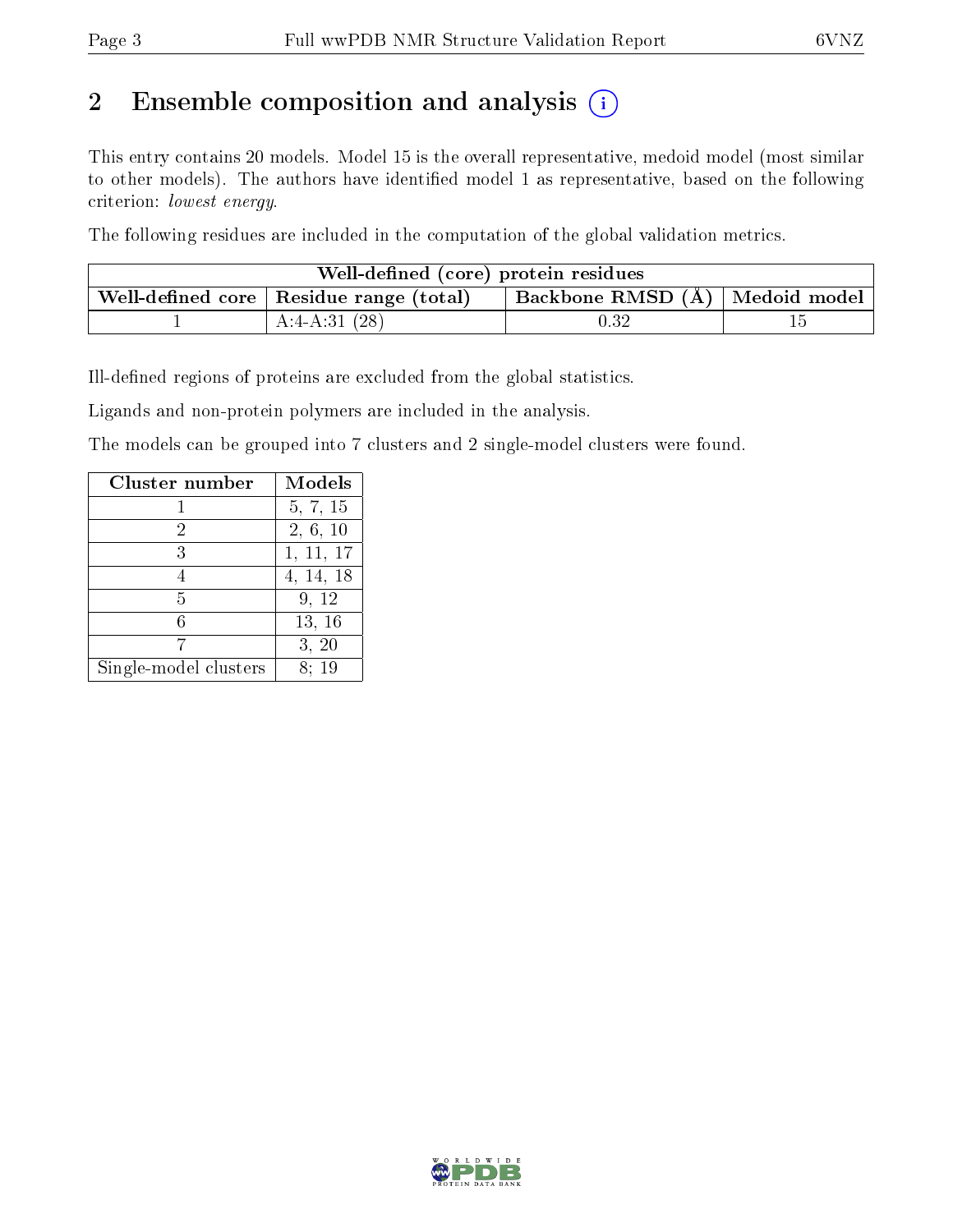# 3 Entry composition (i)

There is only 1 type of molecule in this entry. The entry contains 464 atoms, of which 231 are hydrogens and 0 are deuteriums.

Molecule 1 is a protein called Potassium channel toxin alpha-KTx 5.4.

| Mol |   | Chain   Residues | Atoms          |     |    |          |  | $\Gamma$ race |  |
|-----|---|------------------|----------------|-----|----|----------|--|---------------|--|
|     |   |                  | $_{\rm Total}$ |     | H  |          |  |               |  |
|     | ୰ | 464              | 143.           | 231 | 42 | $\Delta$ |  |               |  |

There is a discrepancy between the modelled and reference sequences:

| Chain | Residue   Modelled | Actual | Comment                                     | Reference |
|-------|--------------------|--------|---------------------------------------------|-----------|
|       |                    |        | $\pm$ engineered mutation $\pm$ UNP P59869. |           |

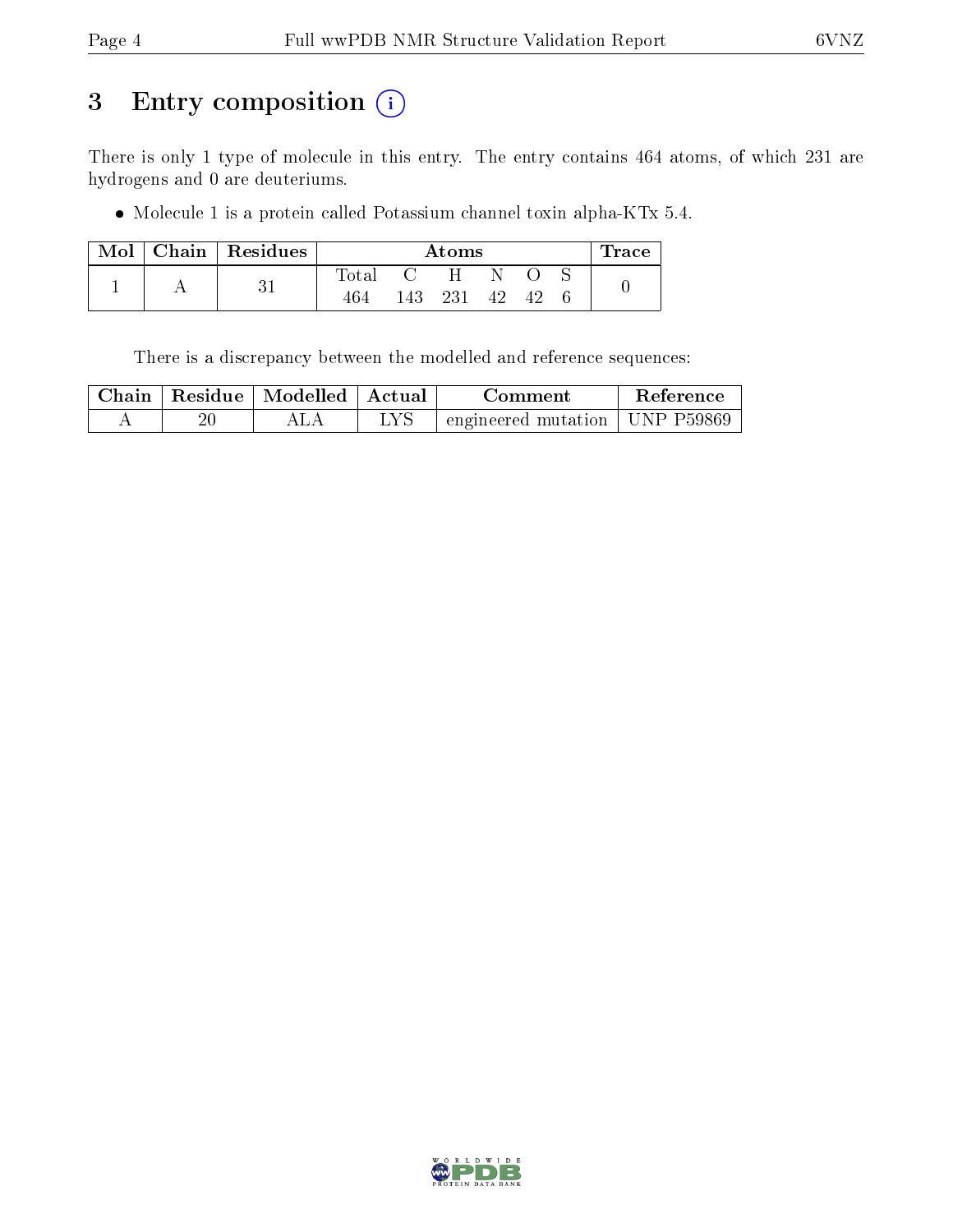# 4 Residue-property plots  $\binom{1}{1}$

# <span id="page-4-0"></span>4.1 Average score per residue in the NMR ensemble

These plots are provided for all protein, RNA, DNA and oligosaccharide chains in the entry. The first graphic is the same as shown in the summary in section 1 of this report. The second graphic shows the sequence where residues are colour-coded according to the number of geometric quality criteria for which they contain at least one outlier: green  $= 0$ , yellow  $= 1$ , orange  $= 2$  and red  $=$ 3 or more. Stretches of 2 or more consecutive residues without any outliers are shown as green connectors. Residues which are classified as ill-defined in the NMR ensemble, are shown in cyan with an underline colour-coded according to the previous scheme. Residues which were present in the experimental sample, but not modelled in the final structure are shown in grey.

• Molecule 1: Potassium channel toxin alpha-KTx 5.4

| Chain A:                                                             | 81% | 10% | 10% |
|----------------------------------------------------------------------|-----|-----|-----|
| $\overline{\mathbf{m}}$ .<br><b>28</b><br>82<br><b>428</b><br>း<br>튊 |     |     |     |

# 4.2 Scores per residue for each member of the ensemble

Colouring as in section [4.1](#page-4-0) above.

## 4.2.1 Score per residue for model 1

• Molecule 1: Potassium channel toxin alpha-KTx 5.4



## 4.2.2 Score per residue for model 2

• Molecule 1: Potassium channel toxin alpha-KTx 5.4

Chain A: 77% 13% 10%  $\frac{2}{2}$ K27 Y31보안 <mark>않는</mark>

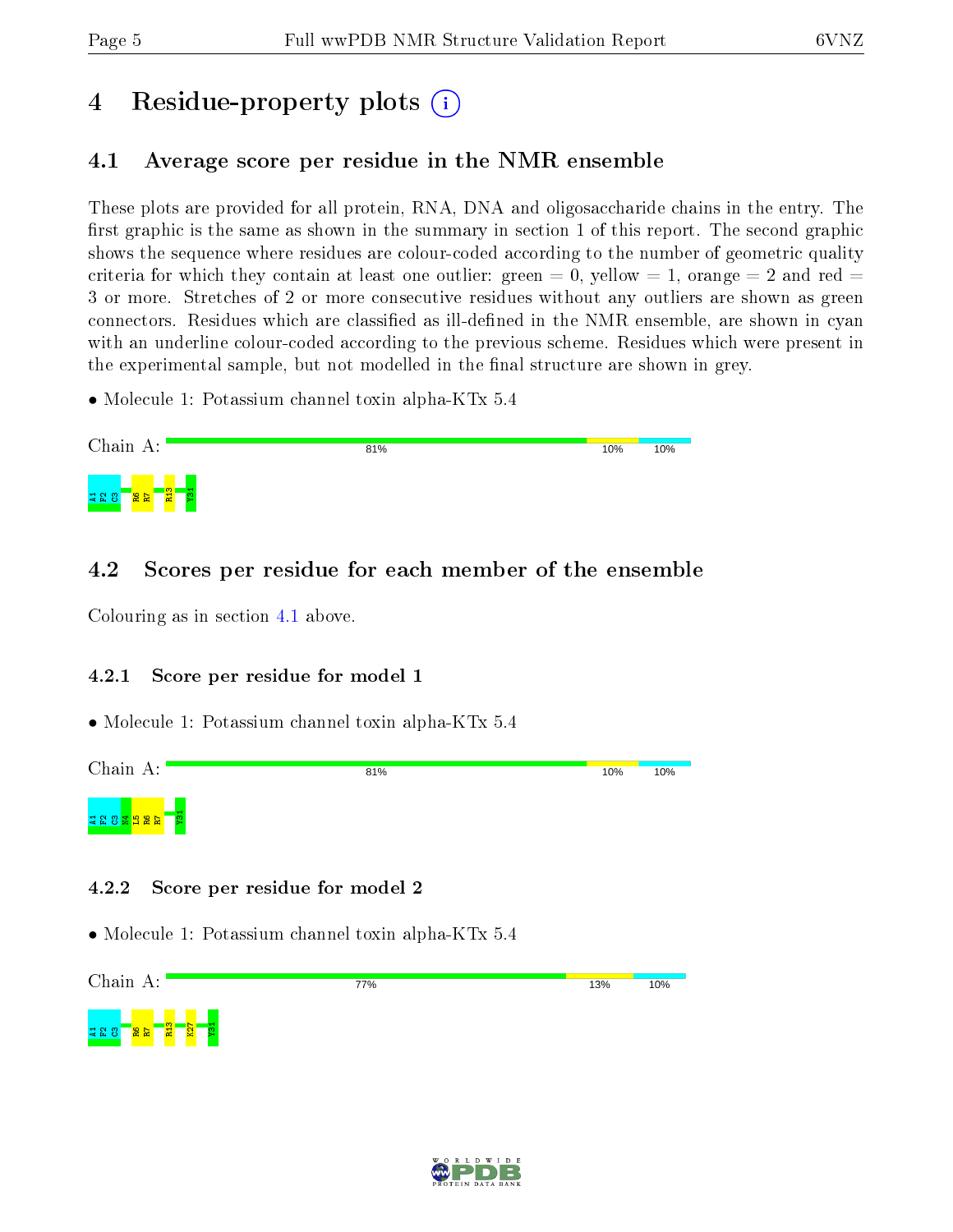#### 4.2.3 Score per residue for model 3

• Molecule 1: Potassium channel toxin alpha-KTx 5.4



## 4.2.4 Score per residue for model 4

• Molecule 1: Potassium channel toxin alpha-KTx 5.4

| Chain A:                         | 84% | 6% | 10% |
|----------------------------------|-----|----|-----|
| <b>228</b><br><b>g</b><br>阁<br>層 |     |    |     |

## 4.2.5 Score per residue for model 5

• Molecule 1: Potassium channel toxin alpha-KTx 5.4

| Chain A:                         | 81% | 10% | 10% |
|----------------------------------|-----|-----|-----|
| က၊<br>222<br>$\frac{12}{8}$<br>붑 |     |     |     |

## 4.2.6 Score per residue for model 6

• Molecule 1: Potassium channel toxin alpha-KTx 5.4



## 4.2.7 Score per residue for model 7



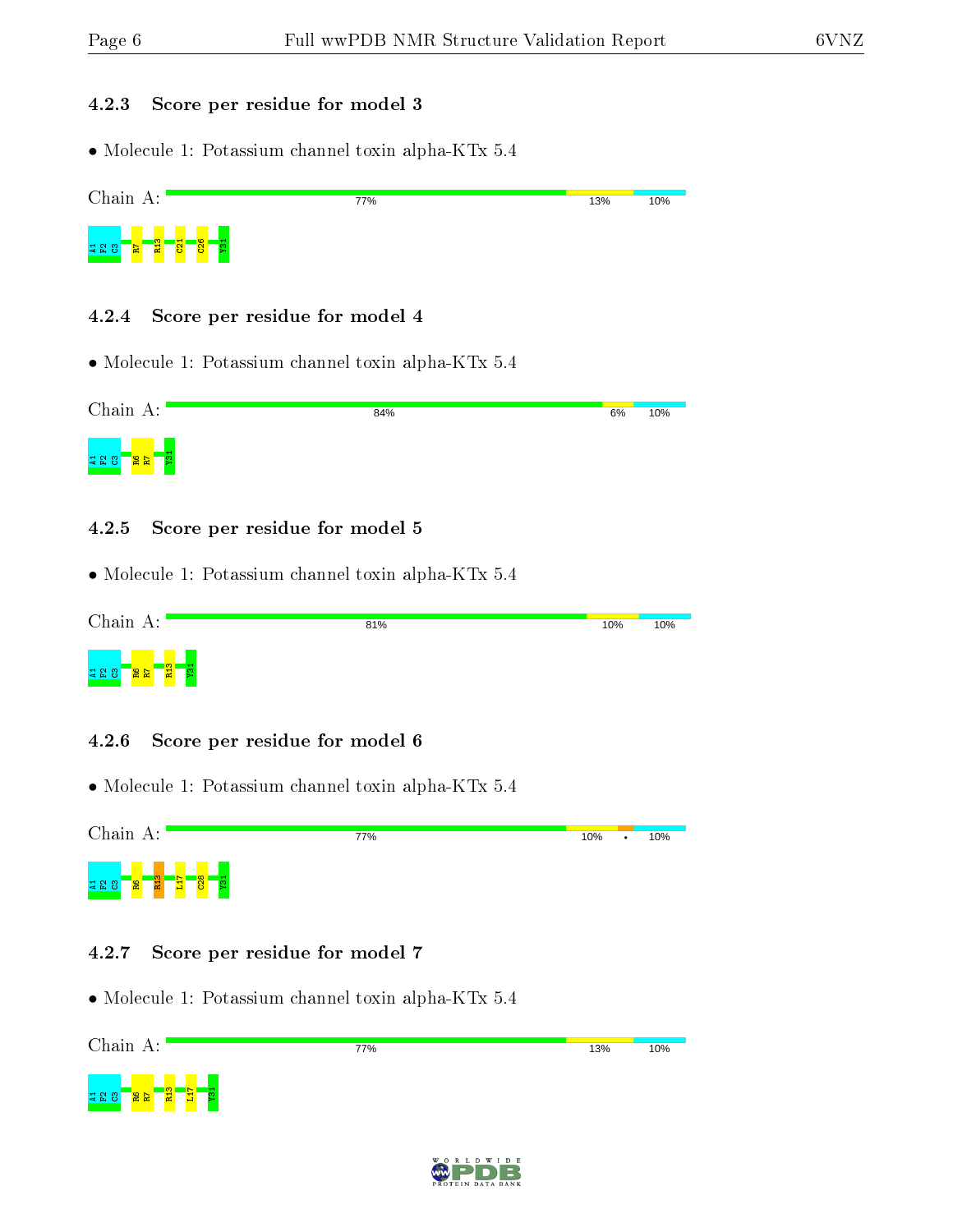#### 4.2.8 Score per residue for model 8

• Molecule 1: Potassium channel toxin alpha-KTx 5.4



## 4.2.9 Score per residue for model 9

• Molecule 1: Potassium channel toxin alpha-KTx 5.4

Chain A: 84%  $6%$ 10% ក្នុង <mark>ក្នុង</mark>  $\frac{1}{2}$ 

## 4.2.10 Score per residue for model 10

• Molecule 1: Potassium channel toxin alpha-KTx 5.4

Chain A: 84% 10%  $\overline{\cdot}$  $\bullet$  $\mathbb{E}$ 보없 <mark>않는</mark>

## 4.2.11 Score per residue for model 11

• Molecule 1: Potassium channel toxin alpha-KTx 5.4

Chain A: 81% 10% 10% R13 Y31 ang <mark>ara</mark>

## 4.2.12 Score per residue for model 12



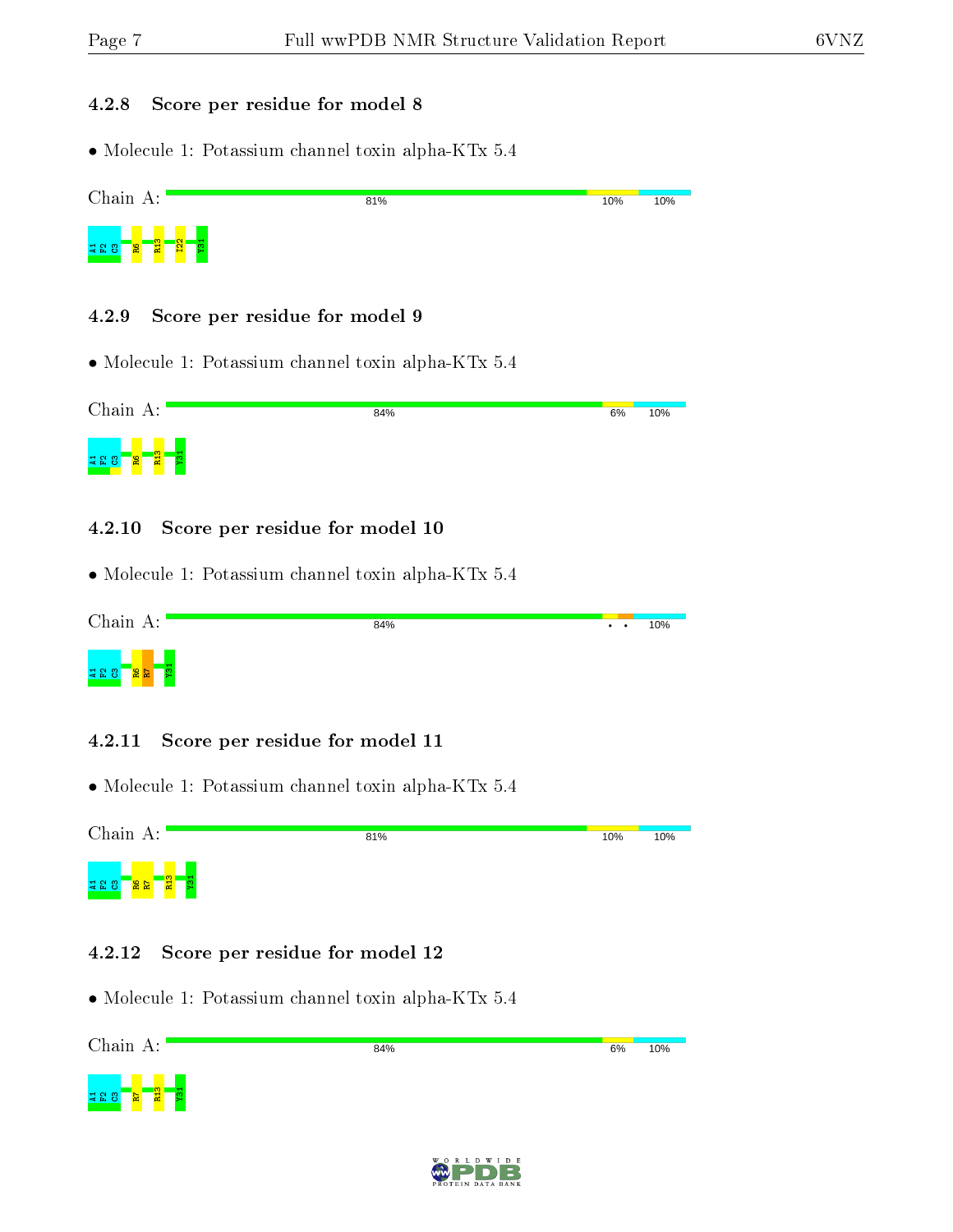#### 4.2.13 Score per residue for model 13

• Molecule 1: Potassium channel toxin alpha-KTx 5.4



## 4.2.14 Score per residue for model 14

• Molecule 1: Potassium channel toxin alpha-KTx 5.4

| Chain A:                           | 81% | 6% | ٠ | 10% |
|------------------------------------|-----|----|---|-----|
| ကျ<br><b>428</b><br><u>여영</u><br>륱 |     |    |   |     |

## 4.2.15 Score per residue for model 15 (medoid)

• Molecule 1: Potassium channel toxin alpha-KTx 5.4

| Chain A:                                         | 84% | 6% | 10% |
|--------------------------------------------------|-----|----|-----|
| $\frac{1}{2}$<br>-<br><b>228</b><br>ന<br>R<br>ъ. |     |    |     |

## 4.2.16 Score per residue for model 16

• Molecule 1: Potassium channel toxin alpha-KTx 5.4

Chain A: 81% 10% 10% ដ្ឋ <mark>ក្នុង</mark> ក្នុង L17  $\frac{1}{2}$ 

## 4.2.17 Score per residue for model 17



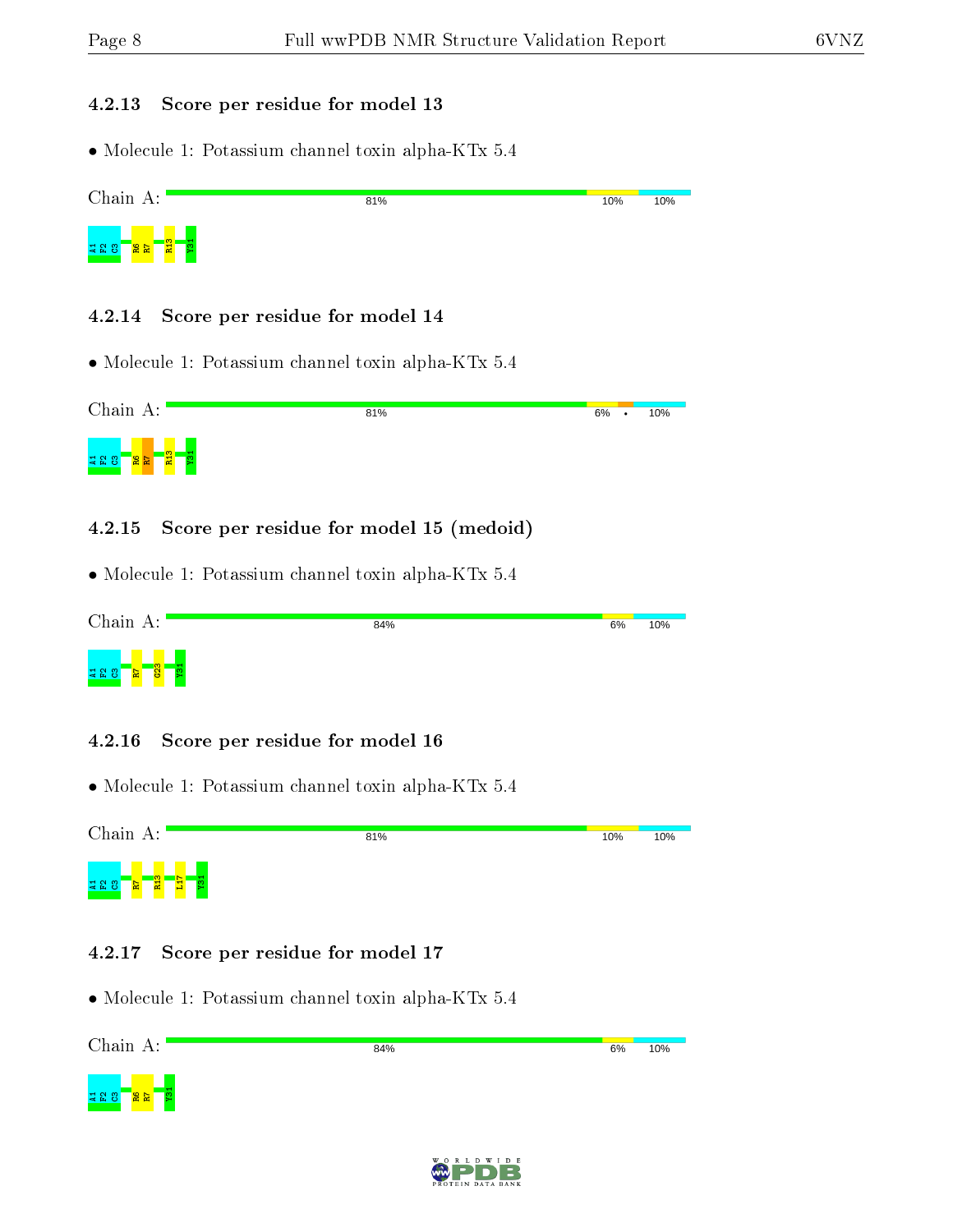## 4.2.18 Score per residue for model 18

• Molecule 1: Potassium channel toxin alpha-KTx 5.4

| Chain A:                                                  | 77% | 10% | ٠ | 10% |
|-----------------------------------------------------------|-----|-----|---|-----|
| $\infty$<br>က၊<br><b>428</b><br><b>PE</b><br>圔<br>ıн<br>− |     |     |   |     |

#### 4.2.19 Score per residue for model 19

• Molecule 1: Potassium channel toxin alpha-KTx 5.4

| Chain A:                                                                                   | 77% | 13% | 10% |
|--------------------------------------------------------------------------------------------|-----|-----|-----|
| $\infty$<br>ິຕ<br>$\blacksquare$<br>$\blacksquare$<br>불<br><b>228</b><br>Æ<br>E,<br>g<br>뮵 |     |     |     |

## 4.2.20 Score per residue for model 20

| Chain A:                                                                                         | 74% | 16% | 10% |
|--------------------------------------------------------------------------------------------------|-----|-----|-----|
| <u>က</u> ္<br>$\overline{\mathbf{g}}$<br>$\overline{\phantom{0}}$<br>720<br>$\frac{28}{28}$<br>Π |     |     |     |

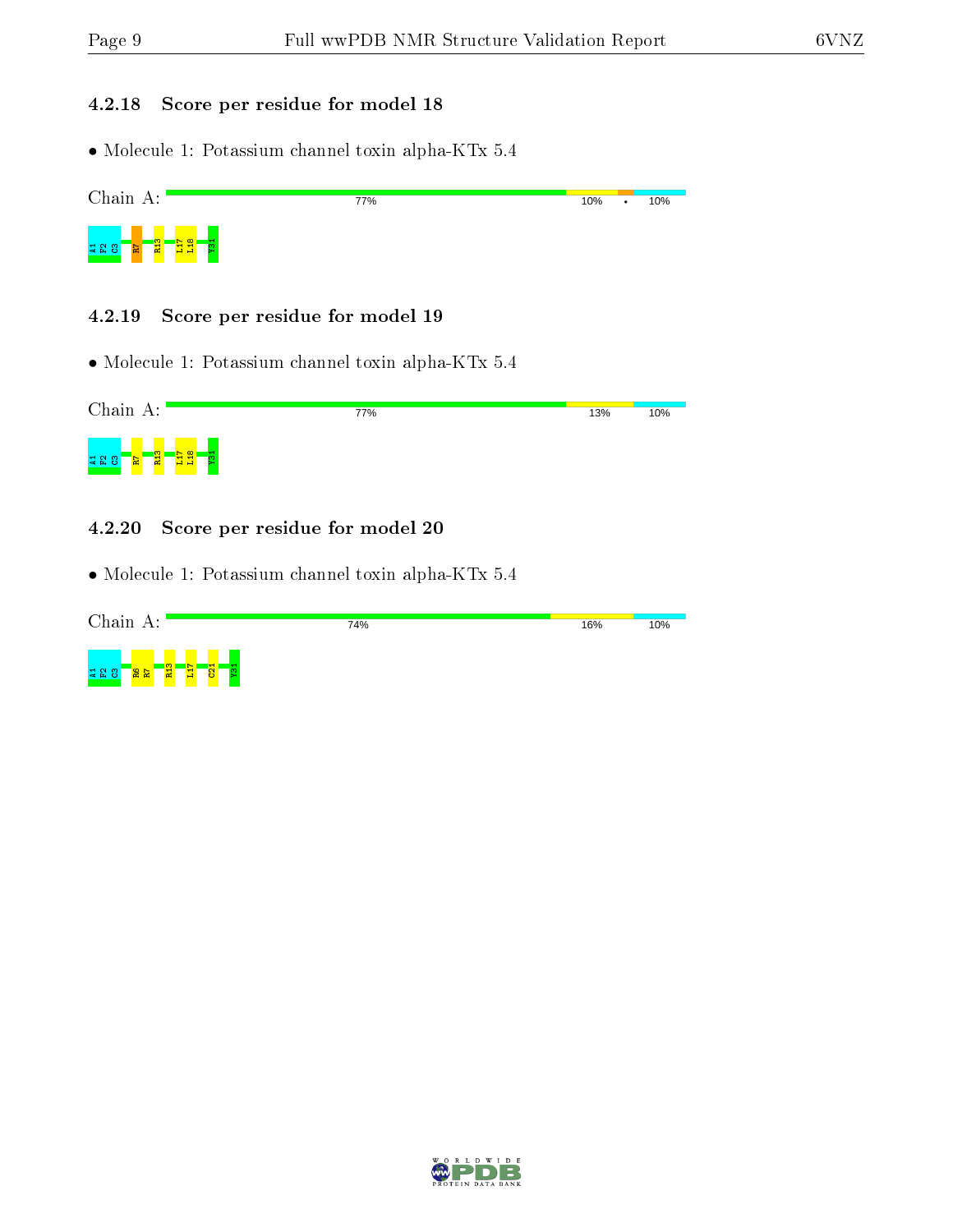# 5 Refinement protocol and experimental data overview  $\binom{1}{k}$

The models were refined using the following method: *simulated annealing*.

Of the 200 calculated structures, 20 were deposited, based on the following criterion: structures with the lowest energy.

The following table shows the software used for structure solution, optimisation and refinement.

| Software name   Classification |                                         | Version |
|--------------------------------|-----------------------------------------|---------|
| Amber -                        | refinement                              | AMBER16 |
| CYANA                          | structure calculation $\vert$ CYANA 2.1 |         |

The following table shows chemical shift validation statistics as aggregates over all chemical shift files. Detailed validation can be found in section [7](#page-13-0) of this report.

| Chemical shift file(s)                       | working cs.cif |
|----------------------------------------------|----------------|
| Number of chemical shift lists               |                |
| Total number of shifts                       | 203            |
| Number of shifts mapped to atoms             | 203            |
| Number of unparsed shifts                    |                |
| Number of shifts with mapping errors         |                |
| Number of shifts with mapping warnings       |                |
| Assignment completeness (well-defined parts) |                |

No validations of the models with respect to experimental NMR restraints is performed at this time.

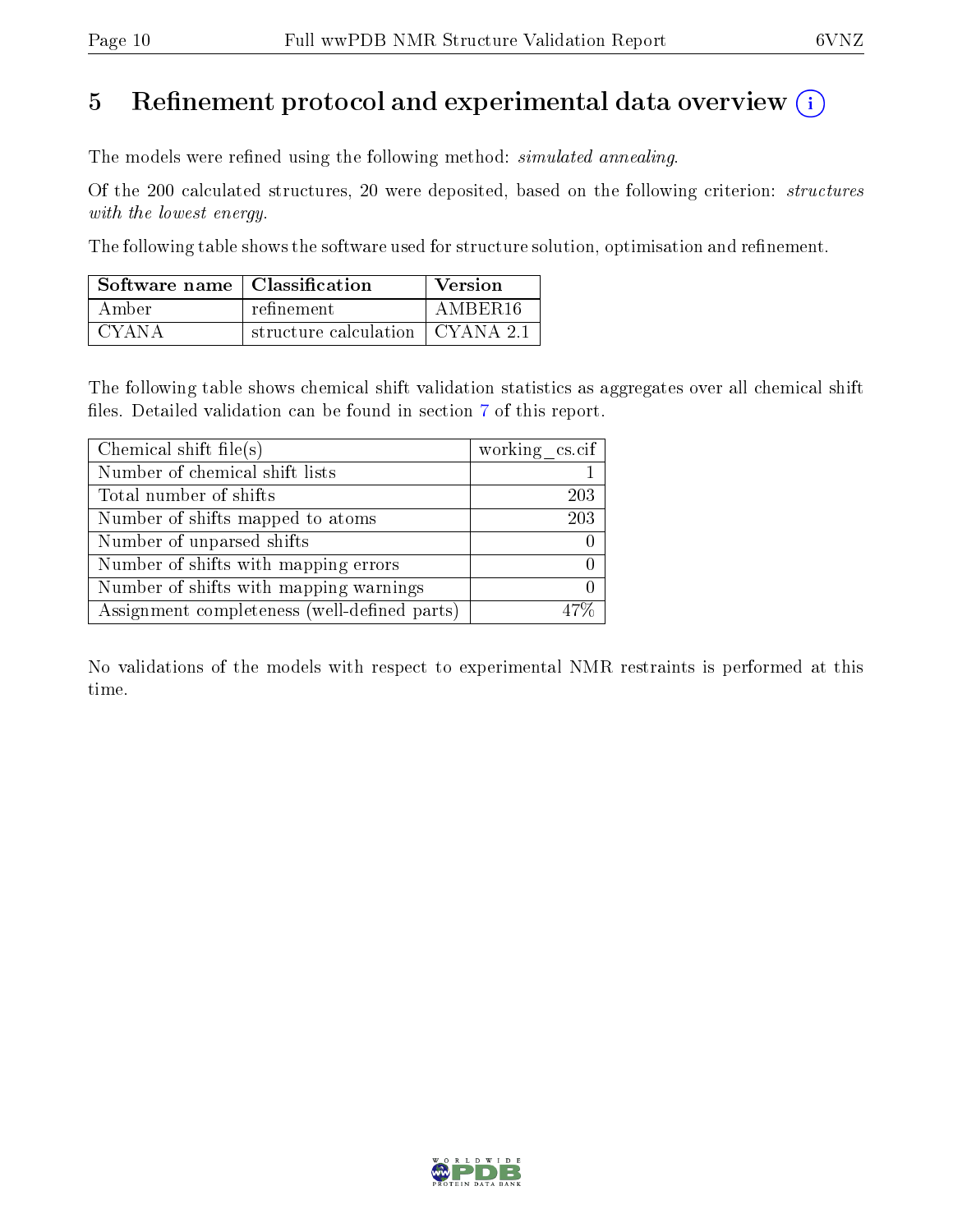# 6 Model quality  $(i)$

# 6.1 Standard geometry  $(i)$

The Z score for a bond length (or angle) is the number of standard deviations the observed value is removed from the expected value. A bond length (or angle) with  $|Z| > 5$  is considered an outlier worth inspection. RMSZ is the (average) root-mean-square of all Z scores of the bond lengths (or angles).

| Mol<br>Chain |     |                 | Bond lengths                  | Bond angles     |                               |  |
|--------------|-----|-----------------|-------------------------------|-----------------|-------------------------------|--|
|              |     | RMSZ            | #Z>5                          | RMSZ            | #Z>5                          |  |
|              |     | $0.71 \pm 0.02$ | $0\pm0/212$ ( $0.0\pm0.0\%$ ) | $1.18 \pm 0.06$ | $2\pm1/281$ ( $0.9\pm0.2\%$ ) |  |
| All          | Αll | $0.71\,$        | $0.0\%$<br>$4240\,$           | 1.18            | $0.9\%$<br>$49/5620$ (        |  |

Chiral center outliers are detected by calculating the chiral volume of a chiral center and verifying if the center is modelled as a planar moiety or with the opposite hand. A planarity outlier is detected by checking planarity of atoms in a peptide group, atoms in a mainchain group or atoms of a sidechain that are expected to be planar.

|  | Mol   Chain   Chirality   Planarity |               |
|--|-------------------------------------|---------------|
|  | $0.0 \pm 0.0$                       | $0.2 \pm 0.4$ |
|  |                                     |               |

There are no bond-length outliers.

All unique angle outliers are listed below. They are sorted according to the Z-score of the worst occurrence in the ensemble.

| Mol | Chain<br>Res |    |             |              | Observed $(°)$<br>Z |        | Ideal $(°)$ | Models |    |
|-----|--------------|----|-------------|--------------|---------------------|--------|-------------|--------|----|
|     |              |    | Type        | Atoms        |                     | Worst  |             | Total  |    |
|     |              | 13 | $\rm{ARG}$  | NE-CZ-NH1    | 9.01                | 124.81 | 120.30      | 5      | 15 |
|     |              |    | $\rm{ARG}$  | NE-CZ-NH1    | 8.86                | 124.73 | 120.30      |        | 13 |
|     | А            | 7  | $\rm{ARG}$  | NE-CZ-NH1    | 8.32                | 124.46 | 120.30      | 5      | 16 |
|     |              |    | ${\rm ARG}$ | $NE- CZ-NH2$ | 5.93                | 123.27 | 120.30      | 4      |    |
|     |              | 13 | ARG         | $NE- CZ-NH2$ | $-5.67$             | 117.47 | 120.30      | 2      | 3  |
|     |              |    | ARG         | $NE-CZ-NH2$  | $-5.36$             | 117.62 | 120.30      | 15     |    |

There are no chirality outliers.

All unique planar outliers are listed below. They are sorted by the frequency of occurrence in the ensemble.

|  |               | Mol   Chain   Res   Type   Group | $\vert$ Models (Total) |
|--|---------------|----------------------------------|------------------------|
|  | ${\rm ARG}^-$ | Sidechain                        |                        |
|  | ${\rm ARG}^-$ | Sidechain                        |                        |

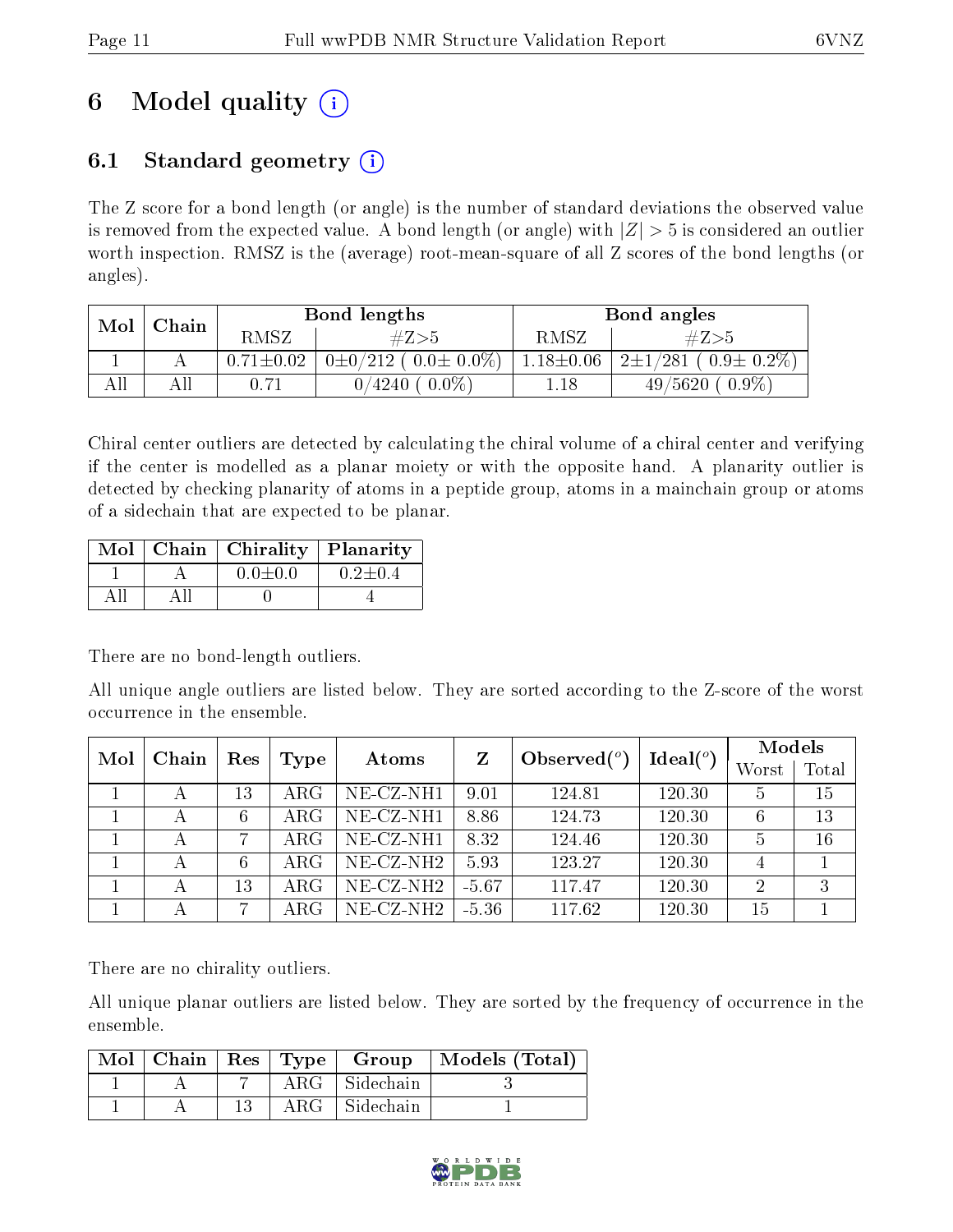# 6.2 Too-close contacts  $(i)$

In the following table, the Non-H and H(model) columns list the number of non-hydrogen atoms and hydrogen atoms in each chain respectively. The H(added) column lists the number of hydrogen atoms added and optimized by MolProbity. The Clashes column lists the number of clashes averaged over the ensemble.

|    |     |       | Mol Chain Non-H H(model)   H(added)   Clashes |      |  |
|----|-----|-------|-----------------------------------------------|------|--|
| AΠ | All | -4220 | $-4220$                                       | 4990 |  |

The all-atom clashscore is defined as the number of clashes found per 1000 atoms (including hydrogen atoms). The all-atom clashscore for this structure is -.

There are no clashes.

# 6.3 Torsion angles  $(i)$

## 6.3.1 Protein backbone  $(i)$

In the following table, the Percentiles column shows the percent Ramachandran outliers of the chain as a percentile score with respect to all PDB entries followed by that with respect to all NMR entries. The Analysed column shows the number of residues for which the backbone conformation was analysed and the total number of residues.

| $\bf{Mol}$ | Chain | Analysed     | Favoured                       | Allowed            | <b>Outliers</b>          |    | Percentiles |
|------------|-------|--------------|--------------------------------|--------------------|--------------------------|----|-------------|
|            |       | 27/31(87%)   | $\pm 25 \pm 1$ (93 $\pm 2\%$ ) | $ 2\pm1(7\pm2\%) $ | $10 \pm 0$ $(0 \pm 1\%)$ | 38 | 78          |
| All        | Аll   | 540/620(87%) | 501(93%)                       | 37 (7%)            | $2(0\%)$                 | 38 | 78          |

All 2 unique Ramachandran outliers are listed below. They are sorted by the frequency of occurrence in the ensemble.

|  |    |       | Mol   Chain   Res   Type   Models (Total) |
|--|----|-------|-------------------------------------------|
|  | 23 | – GLY |                                           |
|  | ດດ |       |                                           |

## 6.3.2 Protein sidechains  $(i)$

In the following table, the Percentiles column shows the percent sidechain outliers of the chain as a percentile score with respect to all PDB entries followed by that with respect to all NMR entries. The Analysed column shows the number of residues for which the sidechain conformation was analysed and the total number of residues.

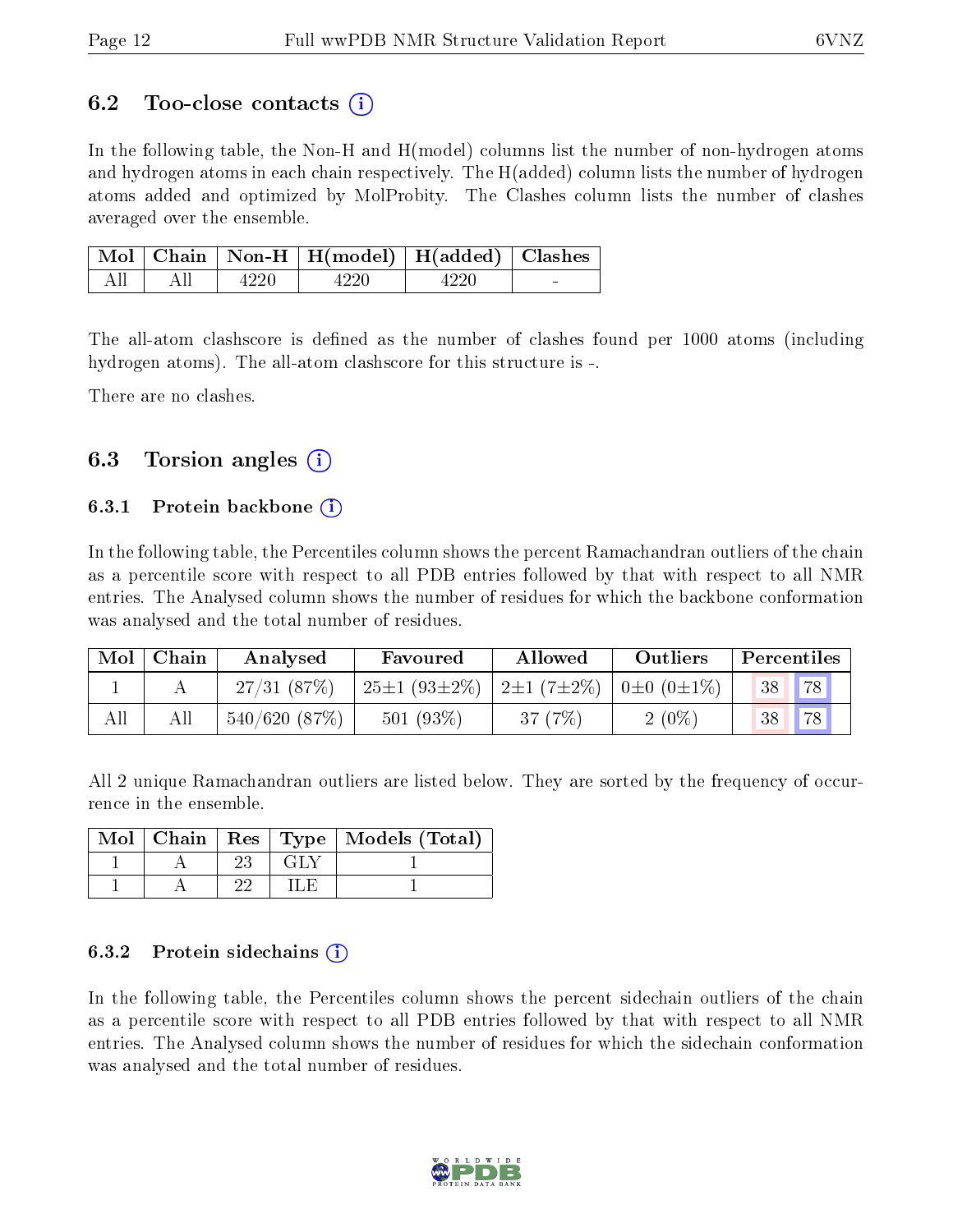| $\operatorname{Mol}$ | Chain | Analysed        | Rotameric                                        | Outliers | Percentiles            |  |
|----------------------|-------|-----------------|--------------------------------------------------|----------|------------------------|--|
|                      |       | $24/26$ (92\%)  | $23\pm1$ (97 $\pm3\%$ )   1 $\pm1$ (3 $\pm3\%$ ) |          | $\vert 88 \vert$<br>43 |  |
| All                  |       | $480/520(92\%)$ | 465(97%)                                         | 15(3%)   | 88 <br>43              |  |

All 8 unique residues with a non-rotameric sidechain are listed below. They are sorted by the frequency of occurrence in the ensemble.

| Mol | Chain | Res | <b>Type</b> | Models (Total) |
|-----|-------|-----|-------------|----------------|
|     |       | 17  | LEU         |                |
|     |       | 18  | LEU         | 2              |
|     |       | 21  | <b>CYS</b>  | 2              |
|     |       | 5   | LEU         |                |
|     | А     |     | ARG         |                |
|     |       | 27  | <b>LYS</b>  |                |
|     |       | 28  | <b>CYS</b>  |                |
|     |       | 26  | <b>CYS</b>  |                |

## 6.3.3 RNA (i)

There are no RNA molecules in this entry.

## 6.4 Non-standard residues in protein, DNA, RNA chains (i)

There are no non-standard protein/DNA/RNA residues in this entry.

# 6.5 Carbohydrates  $(i)$

There are no monosaccharides in this entry.

# 6.6 Ligand geometry  $(i)$

There are no ligands in this entry.

## 6.7 [O](https://www.wwpdb.org/validation/2017/NMRValidationReportHelp#nonstandard_residues_and_ligands)ther polymers  $(i)$

There are no such molecules in this entry.

## 6.8 Polymer linkage issues  $(i)$

There are no chain breaks in this entry.

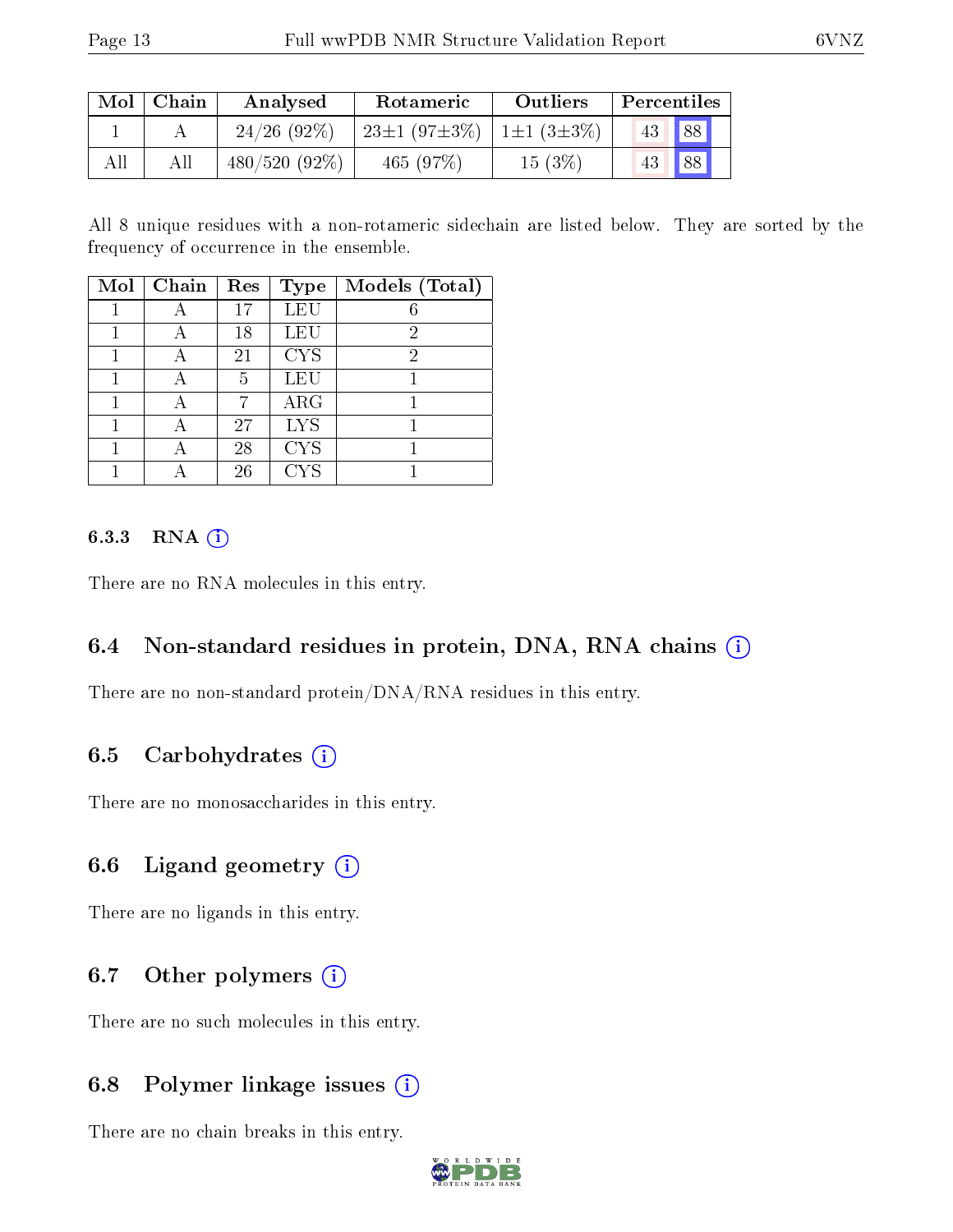# <span id="page-13-0"></span>7 Chemical shift validation  $\left( \begin{array}{c} \overline{\phantom{a}} \\ \overline{\phantom{a}} \end{array} \right)$

The completeness of assignment taking into account all chemical shift lists is 47% for the welldefined parts and  $46\%$  for the entire structure.

# 7.1 Chemical shift list 1

File name: working\_cs.cif

Chemical shift list name: depositok20a.str

# 7.1.1 Bookkeeping (i)

The following table shows the results of parsing the chemical shift list and reports the number of nuclei with statistically unusual chemical shifts.

| Total number of shifts                  | 203 |
|-----------------------------------------|-----|
| Number of shifts mapped to atoms        | 203 |
| Number of unparsed shifts               |     |
| Number of shifts with mapping errors    |     |
| Number of shifts with mapping warnings  |     |
| Number of shift outliers (ShiftChecker) |     |

## 7.1.2 Chemical shift referencing  $\hat{I}$

No chemical shift referencing corrections were calculated (not enough data).

## 7.1.3 Completeness of resonance assignments  $(i)$

The following table shows the completeness of the chemical shift assignments for the well-defined regions of the structure. The overall completeness is 47%, i.e. 157 atoms were assigned a chemical shift out of a possible 336. 0 out of 6 assigned methyl groups (LEU and VAL) were assigned stereospecifically.

|           | Total             | $\mathbf{H}$  | $^{13}C$     | 15N         |
|-----------|-------------------|---------------|--------------|-------------|
| Backbone  | $54/138$ (39\%)   | 54/55(98%)    | $0/56(0\%)$  | 0/27(0%)    |
| Sidechain | 99/190(52%)       | 99/113(88%)   | $0/66(0\%)$  | $0/11(0\%)$ |
| Aromatic  | $4/8$ (50\%)      | $4/4$ (100\%) | $0/4$ (0\%)  | $0/0$ (-\%) |
| Overall   | $157/336$ $(47%)$ | 157/172(91%)  | $0/126(0\%)$ | $0/38(0\%)$ |

The following table shows the completeness of the chemical shift assignments for the full structure. The overall completeness is 46%, i.e. 171 atoms were assigned a chemical shift out of a possible 368. 0 out of 6 assigned methyl groups (LEU and VAL) were assigned stereospecifically.